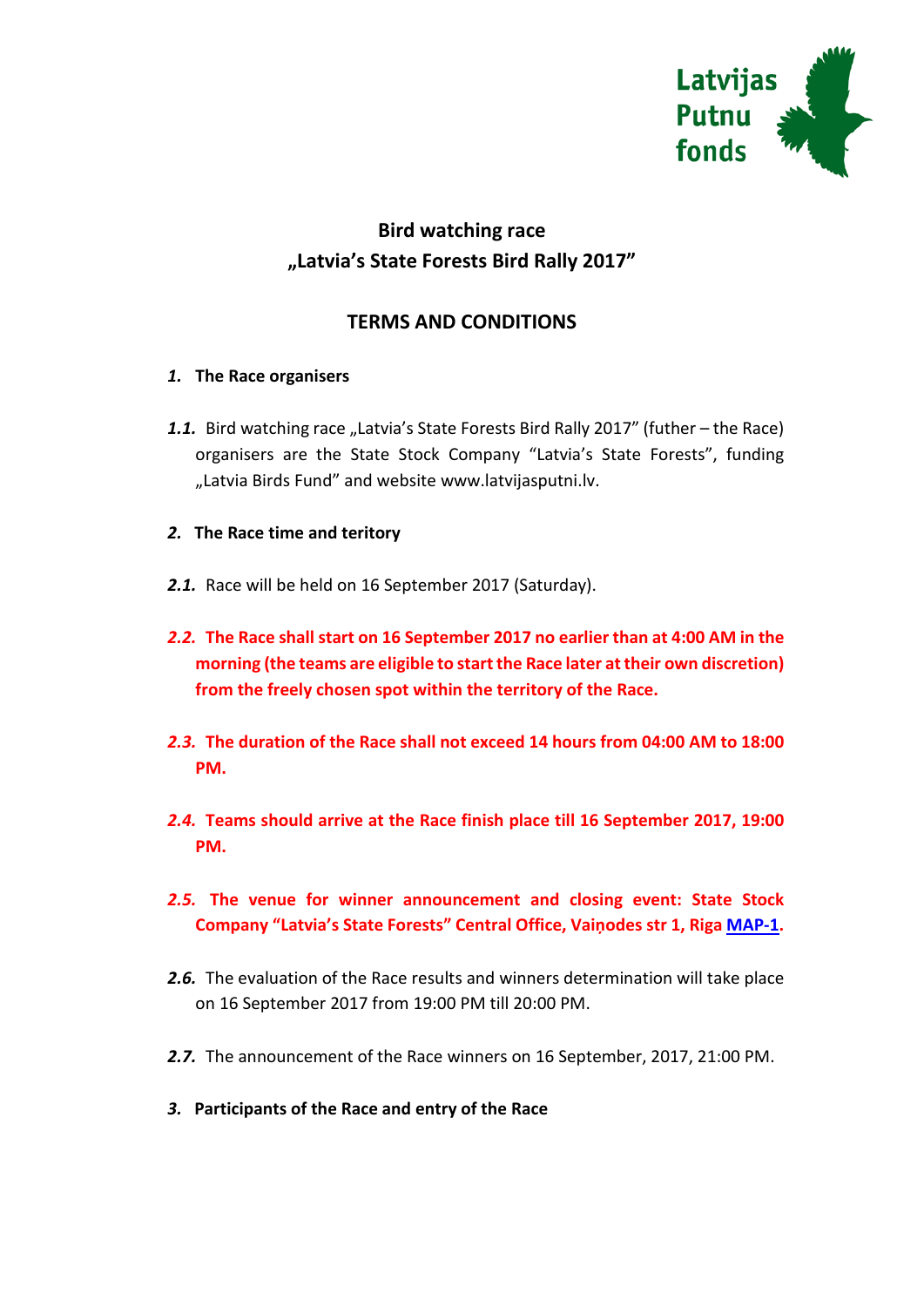*3.1.* The team must be submitted for the Race till 8 September (Friday) 2017 17:00 PM (Latvian time).



- *3.2.* The team which take part at the Race must consist of 3 to 5 members.
- *3.3.* Teams should submit application/entry to email: funtaputni@gmail.com.
- *3.4.* By sending an application for the Race "Latvia's State Forest Bird Rally 2017" t[o funtaputni@gmail.com,](mailto:funtaputni@gmail.com) each team certify that team members shall observe personal safety and environmental regulations during the Race and are familiar with and undertake to respect terms and conditions of the Race.
- *3.5.* In the application teams must provide:
	- The title of a team;
	- Names and surnames of a team members;
	- Date of birth (date, month, year) of a team members;
	- Emails and phone numbers of a team members.
- *3.6.* The maximum number of teams at the Race 10 teams.
- *3.7.* The Race is open for up to 5 teams from Latvia and up to 5 teams from abroad.
- *3.8.* It is allowed to submit mixed teams from different countries.
- *3.9.* The Race is international, according to this there will be reservation for 5 teams from abroad during the registration process. Mixed teams are considered as foreign/international teams. If there would not be application from 5 foreign teams Latvia teams could be registered instead.
- *3.10.* Teams are registered according to the application submission time, that means – if applications will be more than 10 than for the Race will registered teams which submit an apllication the first. Later applications will be registered as a reserve list teams.
- **3.11.** If some of teams registered for the Race resign the participation, a team from reserve list will be included instead.
- *3.12.* The Race organisers reserve the right to make changes to the allocation of Latvia and foreign teams according to the number of applications.
- *3.13.* The Race organisers and referees are not taking part in the Race.
- *3.14.* Information on teams (title of team, names of a team members and countries) which have been registered for the Race as well the list of the reserve teams will be published on websites www.mammadaba.lv and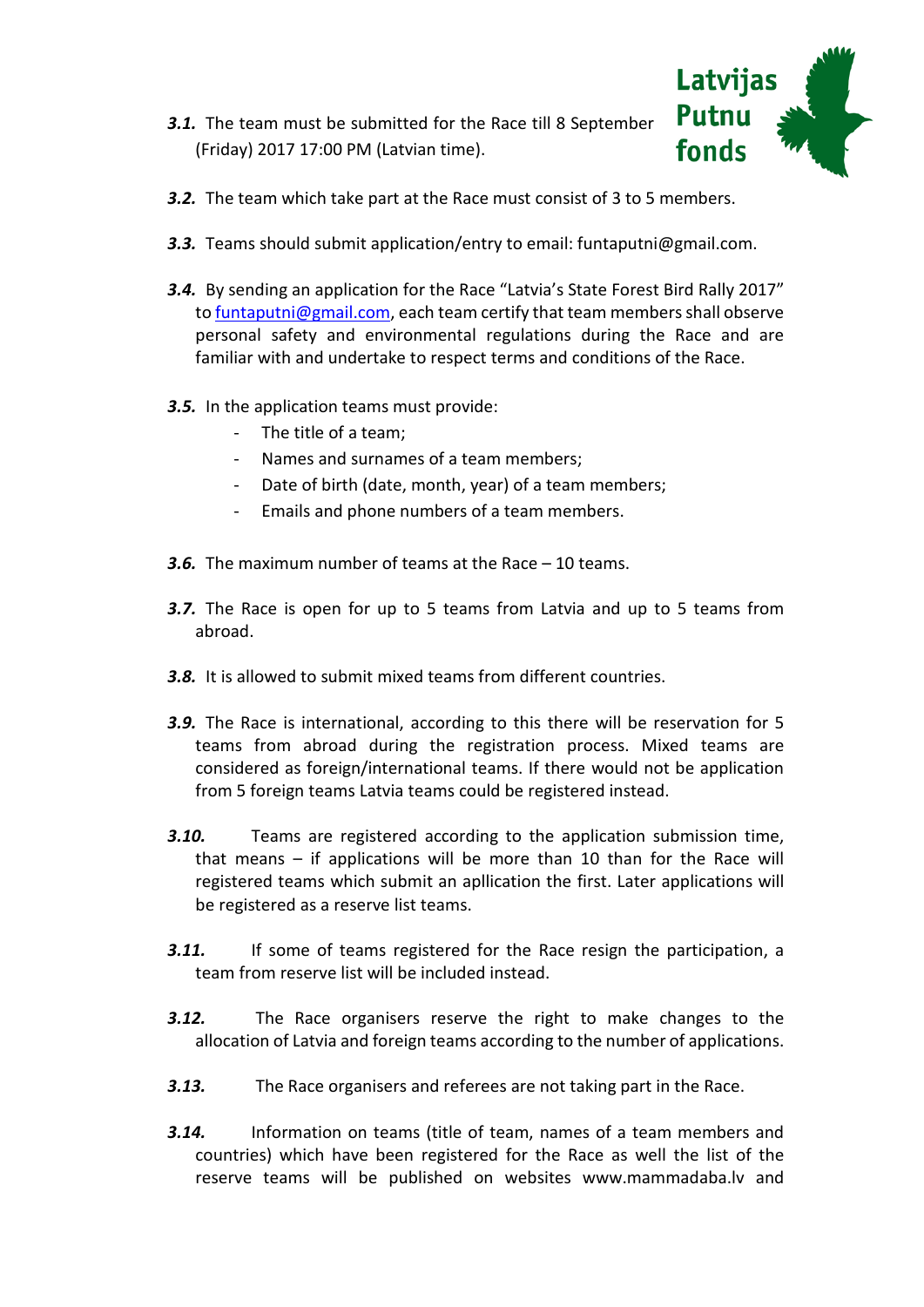www.latvijasputni.lv in one weeks time after the deadline of application submission.



*3.15.* Race organisers shall send the following documents until 11 September 2017, 17:00 PM) Race Terms and Conditions; 2) List of Latvia's birds for recording the observed species and time; 3) Map of the Race territory; 4) List of rare species; 5) Rare species report form; 6) Map with the venue of Race Closing Event. The teams shall be responsible for printing out these documents.

## *4.* **The Race referees**

- *4.1.* Results of the Race are evaluated by three referees: Kaspars Funts, Kārlis Millers and Valdis Roze.
- *4.2.* The winner of the Race is determined by the Race referees.
- 4.3. The team which would recorded "The Most Interesting Observation" will be determined by the Race referees. In the case there is no nomination for the The Most Interesting Observation during the Race no team is awarded the prize for this nomination.
- *4.4.* The Race referees are allowed to make a decision externally by phone and email with the Race organisers.
- *4.5.* All dispute cases are settled by the Race referees.
- *4.6.* The decision of the Race referees is ultimate.

#### *5.* **The Race procedure**

- *5.1.* The territory of the Race will include Northern part of Kurzeme. Terrestrial border of the Race territory: Riga-Venstpils highway A10/E22. The race territory border to the West is Ventspils city administrative border and surroundings. The race border to the East is bridge over Lielupe river to Jurmala city and Lielupe river mouth **[MAP-2.](http://www.latvijasputni.lv/images/stories/pielikumi/putnu_rallijs/2017/006_Putnu_rallijs_sacensibu_teritorija.jpg)**
- *5.2.* Teams could use private transport, public transport as well as other vehicles.
- *5.3.* Each team is allowed to use only one type vehicles/transport during the Race.
- *5.4.* To record observed/heard birds species and subspecies on a list at least 3 members of a team should thoroughly state specie or subspecie visually or audial (futher – observed species and subspecies) in the race territory. As well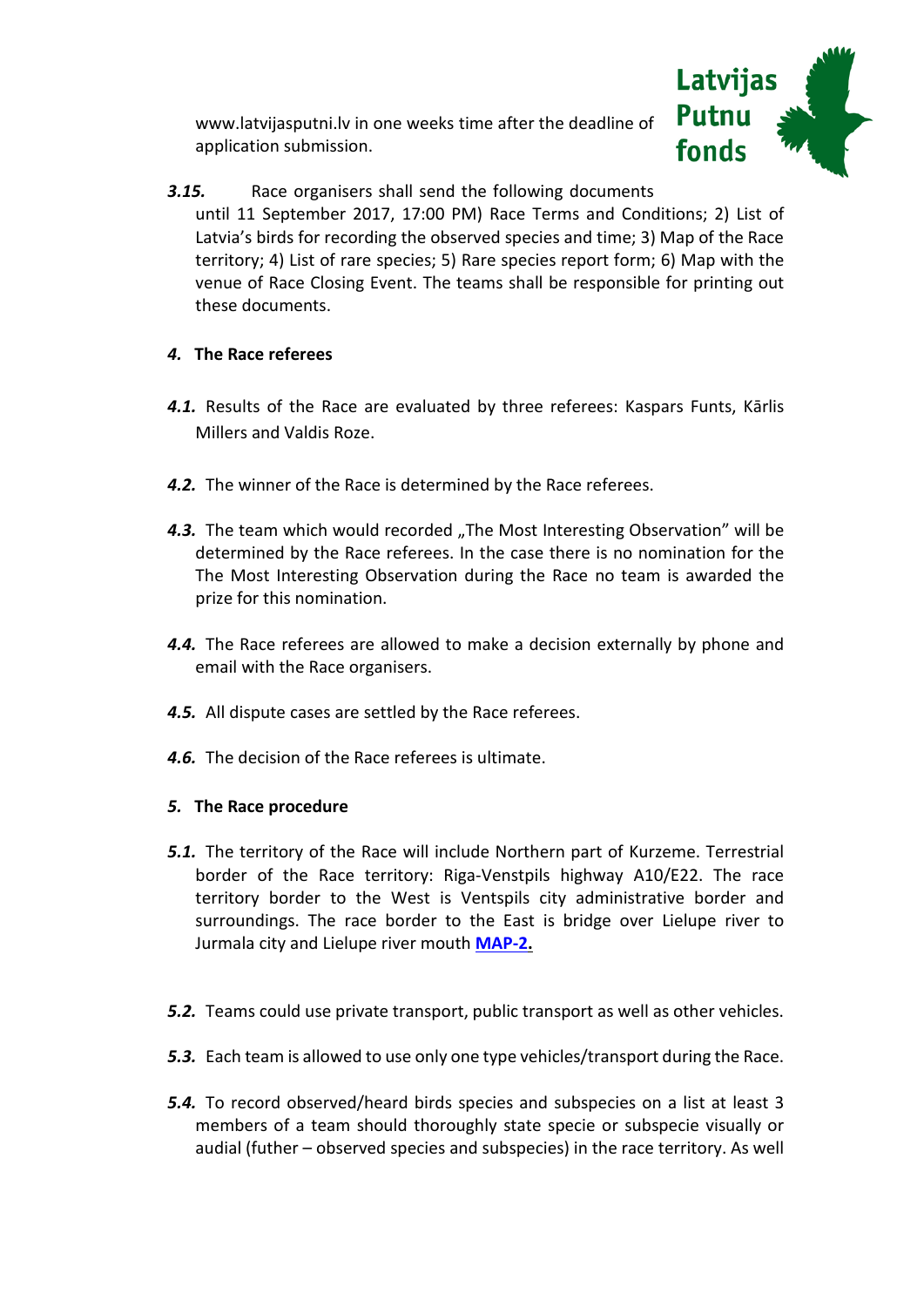at least 3 members of a team should observe and/or hear one and the same individual.



- *5.5.* While teams are physically located on the territory of the race are allowed to register all the bird species seen and heard behind the race teritory borders.
- *5.6.* Teams record on a list both species and subspecies during the Race.
- *5.7.* Bird species and subspecies observed during the Race shall be registered in the List of Latvia's bird species and subspecies (in English) sent by the organisers of the Race and printed out by the teams by marking an "x" next to the English and scientific name of the relevant observed species and subspecies.
- *5.8.* Only alive, wildlife observed and/or heard and thoroughly stated birds could be recorded on a list during the Race.
- *5.9.* Individuals stated as species and subspecies will be taken into account determining results of the Race. Exception could be species pair, for example, "Crossbill" (*Loxia* sp.) and/or 'greater' loons *Gavia immer/adamsii,* and/or 'smaller' loons *Gavia stellata/arctica*, and /or Spotted/Lesser Spotted Eagles *Aquila pomarina/clanga* etc. If one of the pair species has been stated for 100%, the stated specie will be taken into account. For example, if *Gavia adamsi* has been observed and after or before *adamsi/immer*, only *Gavia adamsi* will be counted.
- *5.10.* Any traps or any other equipment for bird trapping during the Race is prohibited.
- *5.11.* It is prohibited to record on observed/heard birds species and subspecies list birds which are trapped by third persons.
- *5.12.* Attracting birds with tape-recorders or any digital audio equipment during the Race is prohibited.
- *5.13.* Participants of the Race are allowed to imitate birds voices themselves (for example, whistling, using hands etc.). Any technical equipment is prohibited.
- *5.14.* In case of rare specie has been observed (the list of rarities will be provided) as an evidence pictures and/or video, and/or audio are recommendable. In such case the Race referees could ask for additional evidence and certain bird description.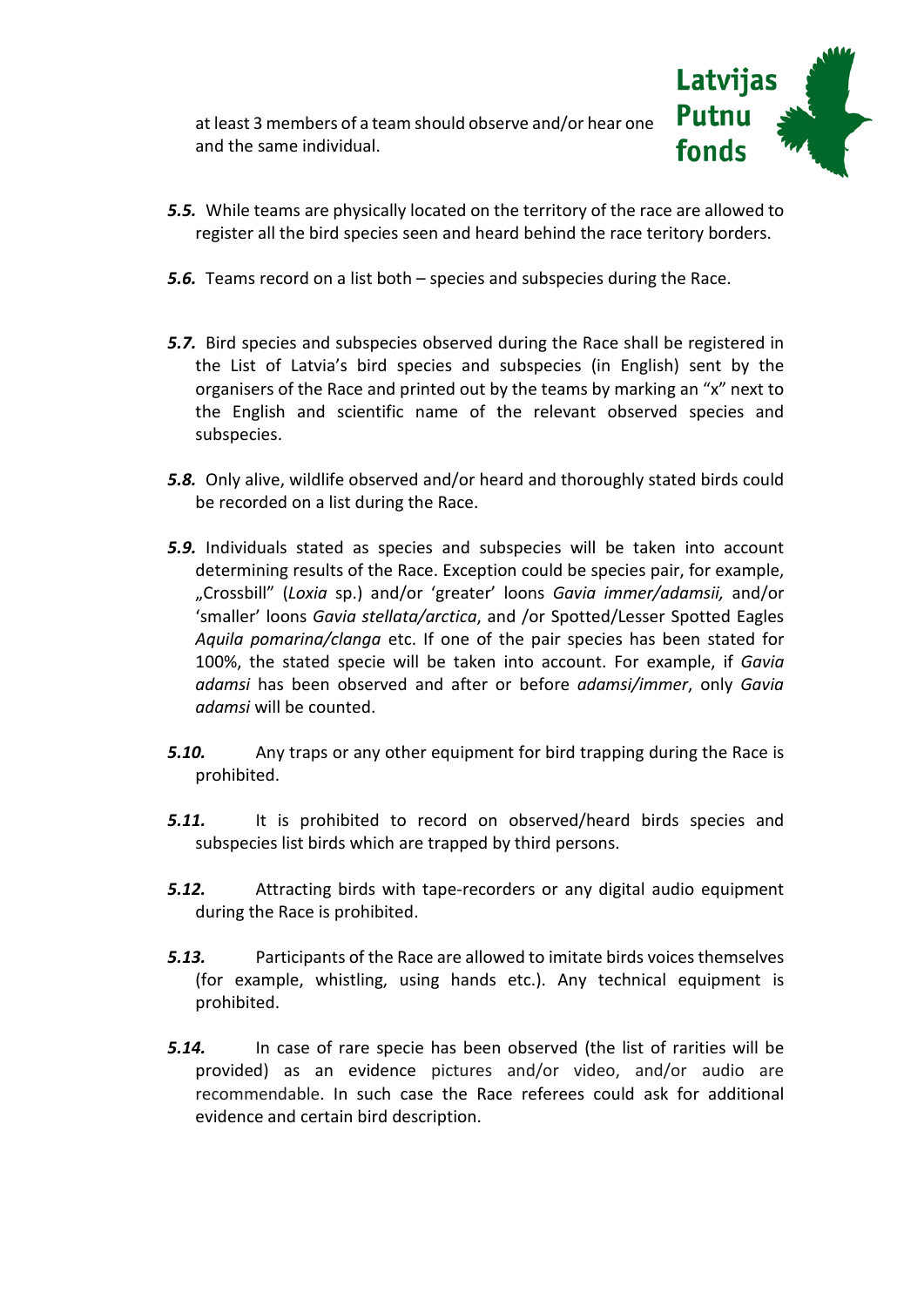*5.15.* At the end of the Race, the teams shall submit the detailed report of rare species and subspecies alongside with the List of observed bird species and subspecies to the Race organisers and judges.



*5.16.* In case of new species/subspeciesrecord for Latvia during the Race, the team should fill rare speciesreport and add the pictures (if available). The Race referees will make decision on including this species or subspecies to the list of the Race.

#### *6.* **The Race results evalutation and winners determination**

- *6.1.* Teams hand in lists with bird species and subspecies observed and recorded during the Race after the end of the Race to the Race organisers.
- **6.2.** Each team should state one observation as "The Most Interesting Observation" from the recorded bird species and subspecies list during the Race.
- *6.3.* The winner of the Race is a team which has recorded the most species.
- *6.4.* If several teams have the same number of recorded birds species, the winner is determined the team which has more observed "unique" species, that is, species which other teams have not recorded. Subspecies should be recorded during the Race. Subspecies are not counted in a total amount as an unit. But in a case of equal number of recorded species as well a "unique" species number, the number of subspecies will be taken into account.
- *6.5.* In case of Race finish delay for 30 minutes (i.e., arrive after 19:30 PM), the result of the team shall be annulled and the team shall be disqualified.
- *6.6.* The Race organisers shall award the following members:
	- members of the winning team;
	- the team that has "The Most Interesting Observation";
	- the most active team in posting about the Race in social networks (www.twitter.com, www.facebook.com, www.instagram.com);
	- teams are welcome to submit up to 3 photos for judges to select the most interesting one and present an award to the author. By submitting the photos, the authors agree that they could be used by Race organisers for non-commercial purposes.

## *7.* **Other issues**

**7.1.** The Race organisers are not responsible for accidents during the Race or breach of Latvian Republic rules by participants of the Race.